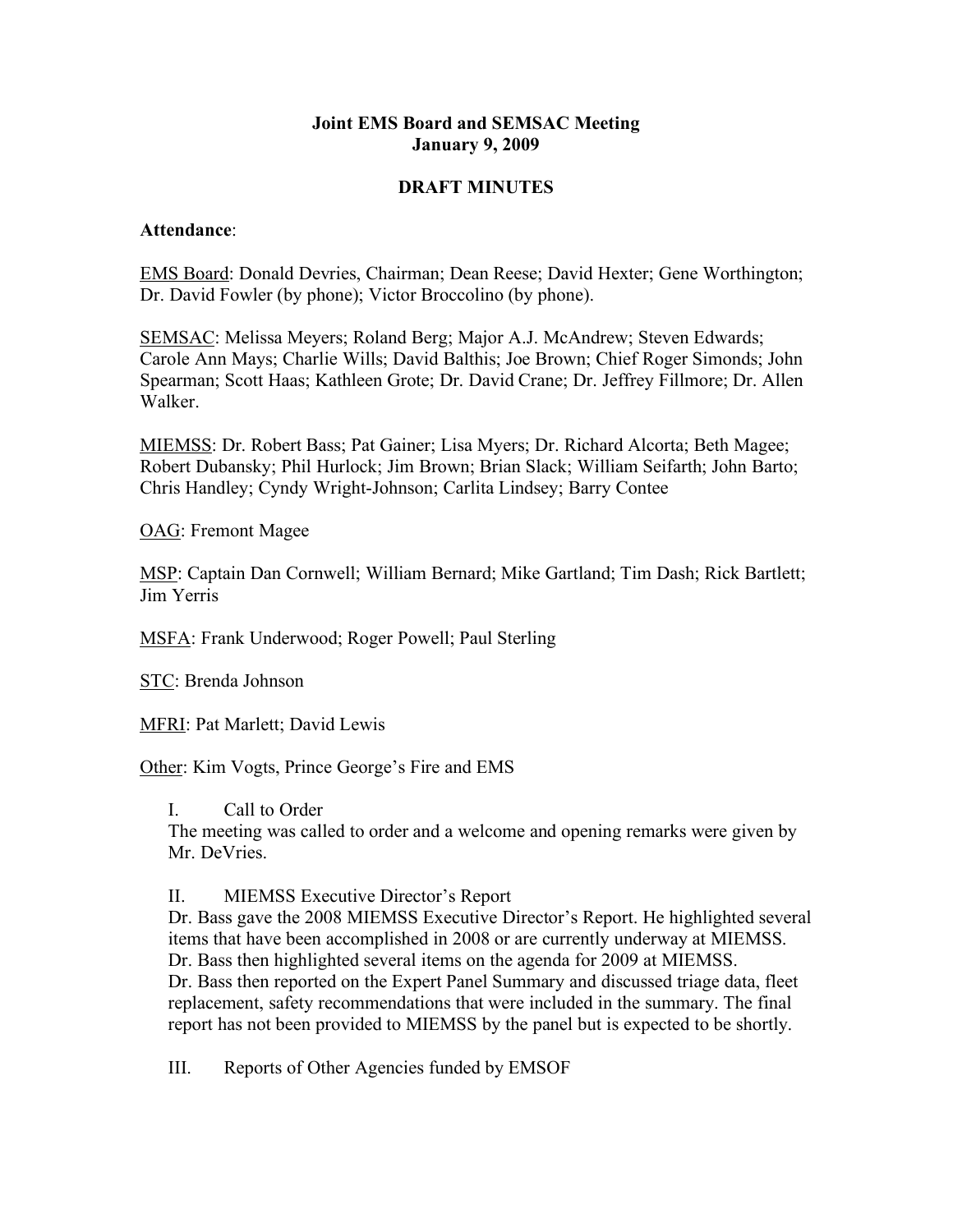MSP Aviation. Major A.J. McAndrew gave an update on the fatal crash of MSP Trooper 2 on September 28, 2008. Several improvement recommendations have been made since the crash and were also made in the MSP Aviation Division legislative audit that was performed in 2008. Major McAndrew indicated that the MSP is considering all the recommendations and will continue to provide updates to SEMSAC and the EMS Board.

MSP budget proposals were discussed that would be used for safety equipment and to achieve compliance with FAA Part 135 requirements were discussed.

**Action: Moved (Dr. Fowler), seconded (Mr. Brocolino), passed unanimously to approve an amendment to the FY2009 budget increasing the amount approved for the Maryland State Police Aviation Division in the Emergency Medial System Operating Fund (EMSOF) budget by \$499,120 to cover the costs of flight safety equipment including ELTs, night vision goggles, TAWS, and a flight simulator with an additional \$131,405 for those items to be paid from general funds.**

**Action: Moved (Dr. Hexter), seconded (Chief Worthington), passed unanimously to approve an amendment to the FY2010 budget increasing the amount approved for the Maryland State Police Aviation Division in the EMSOF budget by \$332,000 to be used for upgrading flight operations to the standards set forth in 42 CFR 135 with an additional \$83,000 for that purpose to be paid from general funds.**

The EMS Board decided to defer consideration of the MSP other requests of additional pilots (20 total) and additional EMTs until the financial impact of the request could be studied.

Maryland Fire Rescue Institute. The MFRI report was given by Steven Edwards which highlighted 2008 statistics on the number of classes given and providers trained as well as other key initiatives that are underway or were accomplished in 2008.

Shock Trauma Center. The Shock Trauma report was given by John Spearman which highlighted Shock Trauma volume and statistics for 2008 including the number of patients transported to Shock Trauma by air pre- and post-trooper 2 crash.

National Study Center. The National Study Center report was given by Chris Handley on behalf of NSC Director, Dr. Thomas Scalea. Mr. Handley also highlighted major NSC initiatives from 2008 and for 2009.

### IV. Legislative Update

Pat Gainer gave a brief legislative update which included a schedule of upcoming 2009 briefings and budget hearings. The legislative session starts on January 14,